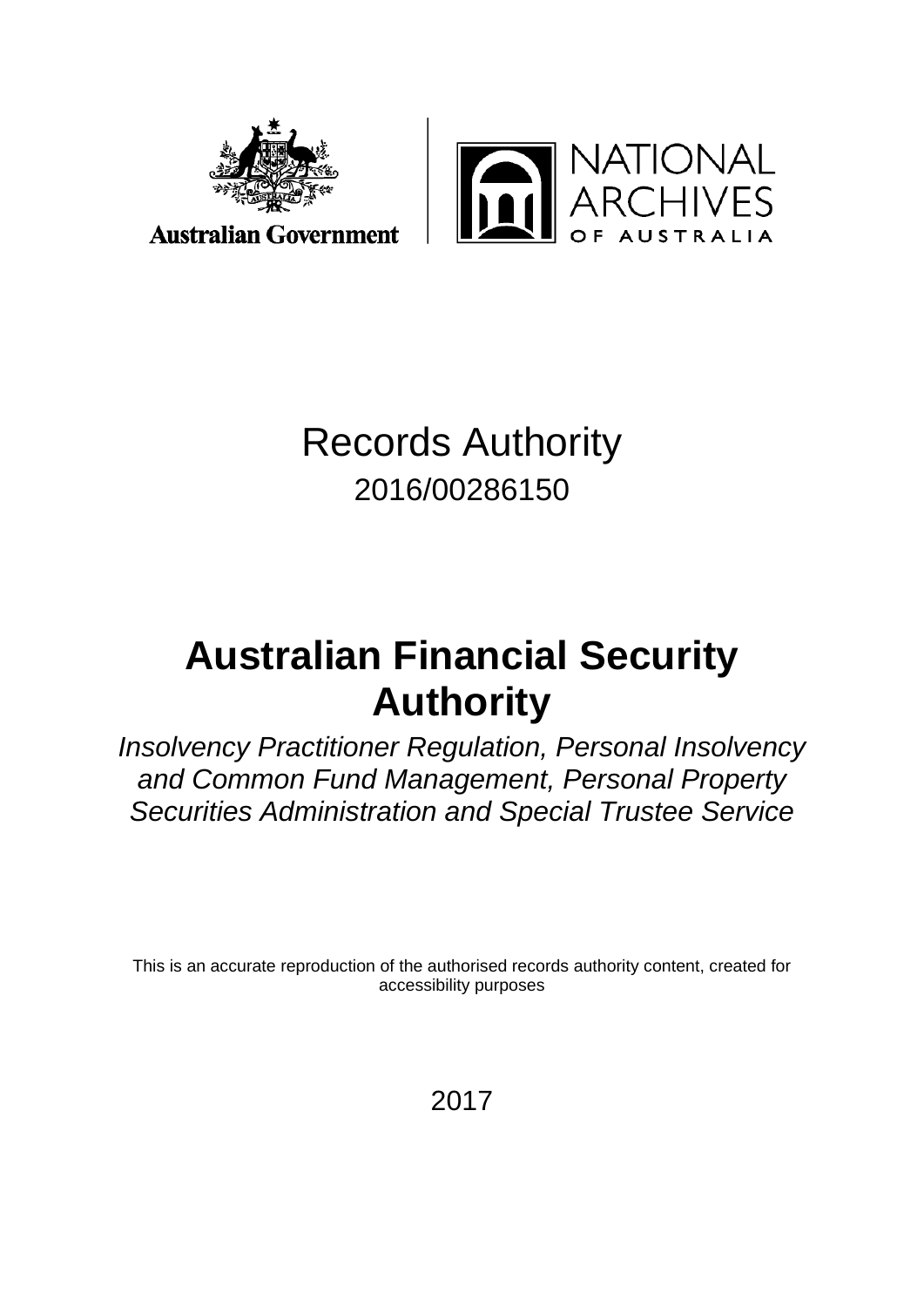

© Commonwealth of Australia (National Archives of Australia) 2017

#### **Copyright**

This product, excluding the National Archives of Australia logo, Commonwealth Coat of Arms or registered trademark, has been licensed under a Creative Commons Attribution-Non-Commercial (CC-BY-NC) Version 4.0 International Licence. You may share, copy, redistribute, remix, transform and build upon this work for non-commercial purposes only. However, you must attribute the National Archives of Australia as the copyright holder of the original work, include the attribution as set out below and indicate if changes were made. The full terms and conditions of this licence are available at [www.creativecommons.org.](http://www.creativecommons.org/)

#### **Attribution**

This Records Authority is licenced by the Commonwealth of Australia (National Archives of Australia) under a Creative Commons Attribution-Non-Commercial (CC-BY-NC) Version 4.0 International Licence. The original version can be found [on our website.](http://www.naa.gov.au/)

#### **Accessibility**

This is an accurate reproduction of the authorised records authority content, created for accessibility purposes.

#### **Contact Us**

Enquiries relating to copyright or accessibility should be emailed to [recordkeeping@naa.gov.au.](mailto:recordkeeping@naa.gov.au)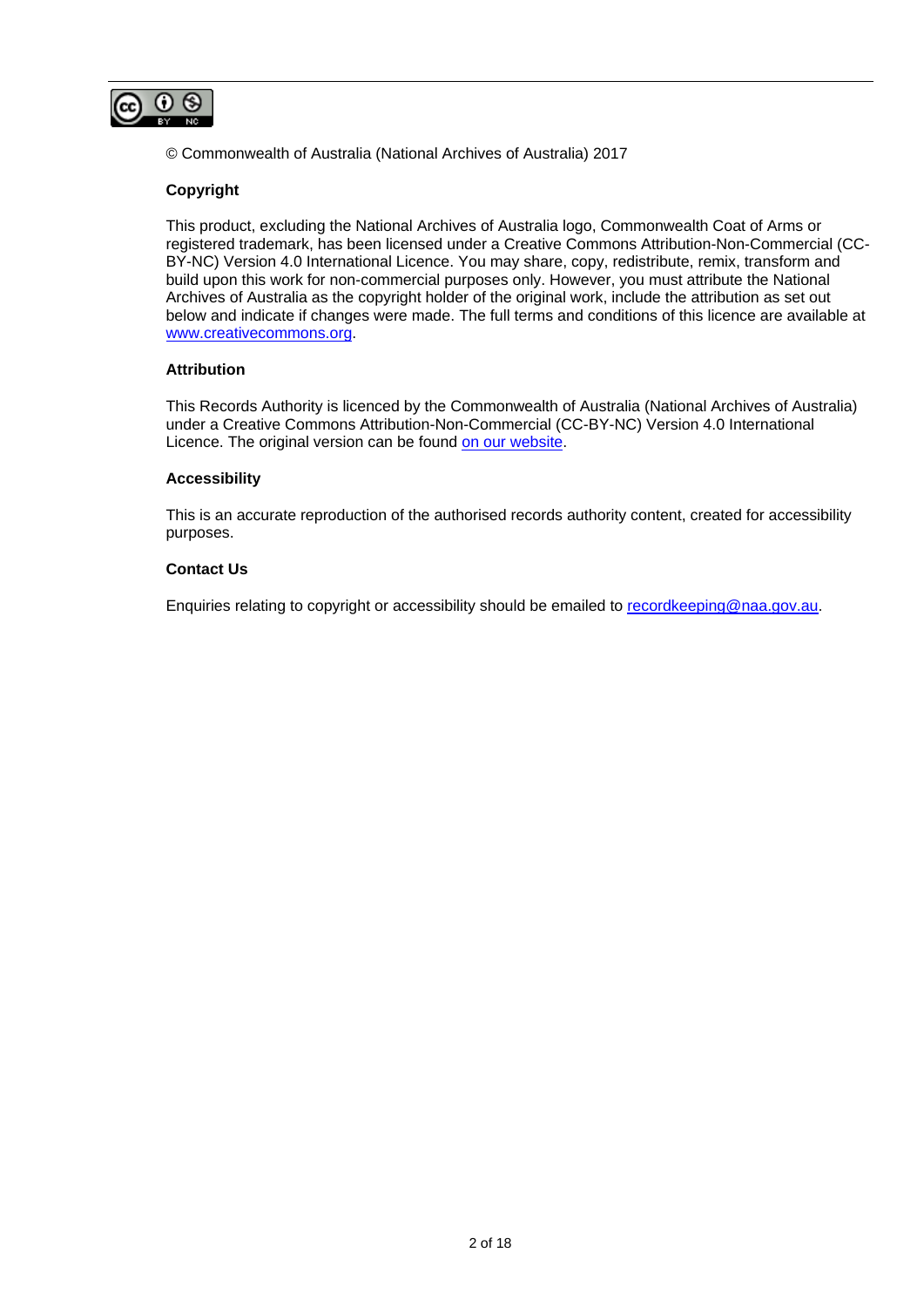# **CONTENTS**

| PERSONAL INSOLVENCY AND COMMON FUND MANAGEMENT __________ 10                         |    |
|--------------------------------------------------------------------------------------|----|
| PERSONAL PROPERTIES SECURITIES ADMINISTRATION ___________________________________ 13 |    |
|                                                                                      | 16 |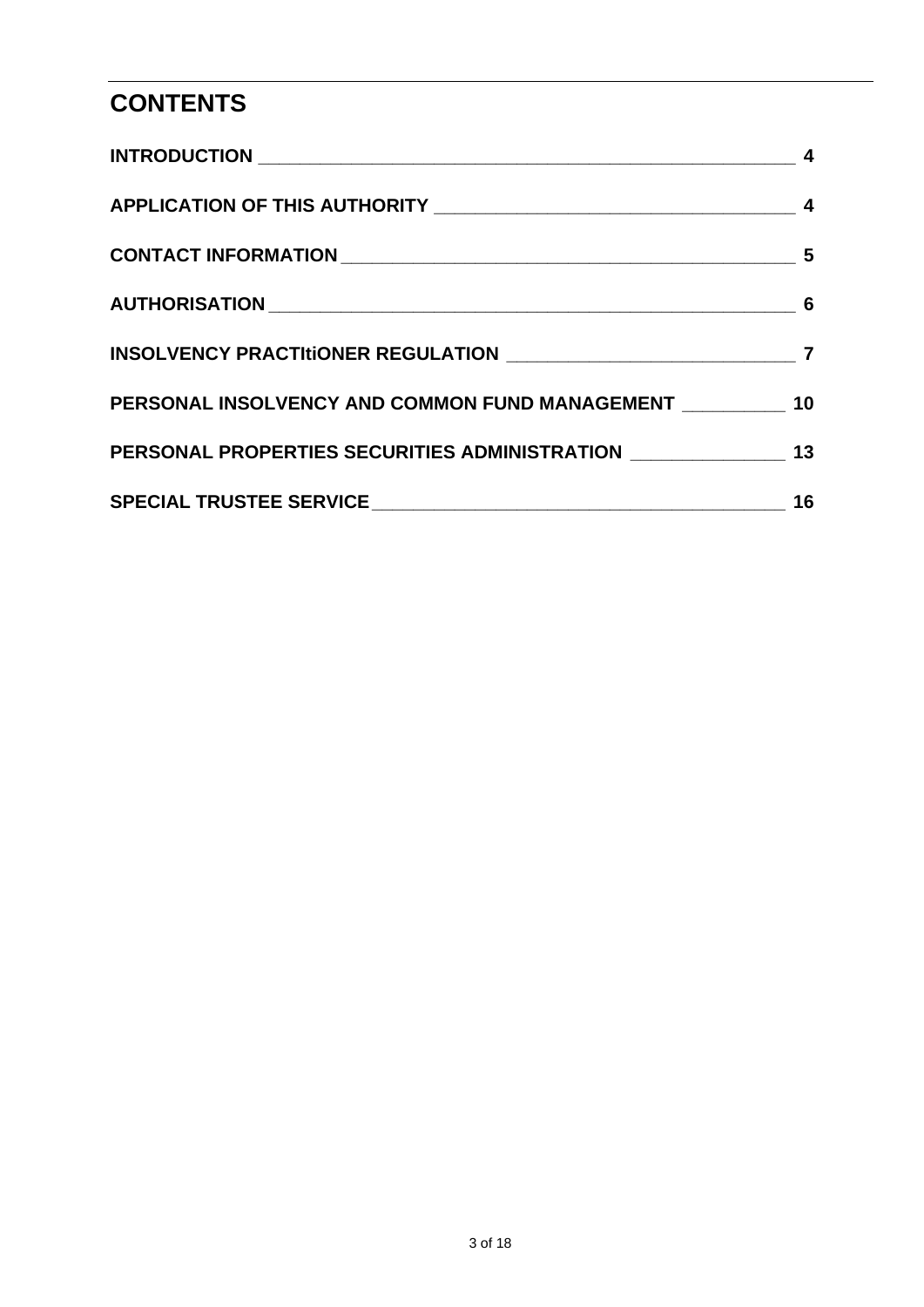## <span id="page-3-0"></span>**INTRODUCTION**

The Australian Financial Security Authority (AFSA) and the National Archives of Australia have developed this records authority to set out the requirements for keeping or destroying records for the core business areas of Insolvency Practitioner Regulation, Personal Insolvency and Common Fund Management, Personal Property Securities Administration and Special Trustee Services. It represents a significant commitment on behalf of AFSA to understand, create and manage the records of its activities.

This records authority is based on the identification and analysis of the business of AFSA. It takes into account the agency's legal and organisational information management requirements, and the interests of stakeholders, the agency and the National Archives of Australia.

The records authority sets out those records that need to be retained as national archives and specifies the minimum length of time that temporary records need to be kept. This records authority gives AFSA permission under the *Archives Act 1983*, for the destruction of the temporary records described after the minimum retention period has expired. Retention periods for these temporary records are based on: an assessment of business needs; broader organisational accountability requirements; and community expectations, and are approved by the National Archives of Australia on the basis of information provided by the agency.

As changes in circumstances may affect future information management requirements, the periodic review of this authority is recommended. All amendments must be approved by the National Archives.

# <span id="page-3-1"></span>**APPLICATION OF THIS AUTHORITY**

- 1. This records authority supersedes records authority 2006/435306 (2007). The superseded records authority cannot be used by AFSA after the date of issue of this authority.
- 2. This records authority is to be used to determine how long records must be kept. Records are matched to the relevant core business and records class in the authority:
	- Where the minimum retention period has expired and the records are not needed for business purposes they should be destroyed as authorised in this records authority;
	- Records that have not reached the minimum retention period must be kept until they do; and
	- Records that are identified as 'retain as national archives' are to be transferred to the National Archives of Australia for preservation.
- 3. This records authority should be used in conjunction with general records authorities such as:
	- The Administrative Functions Disposal Authority (AFDA) and/or AFDA Express issued by the National Archives to cover business processes and records common to Australian Government agencies;
	- General Records Authority 24 Records Relating to Data Matching Exercises; and
	- General Records Authority (31) for source or original records after digitisation, conversion or migration (2015).
- 4. The normal administrative practice (NAP) provision of the Archives Act 1983 gives agencies permission to destroy certain records without formal authorisation. This usually occurs where records are duplicated, facilitative or for short-term use only. NAP does not replace arrangements agreed to in this authority but can be used as a tool to assist in identifying records for destruction together with an agency's records authority or authorities, and with AFDA and AFDA Express. The National Archives recommends that agencies develop and implement a NAP policy. Advice and guidance on destroying records as a normal administrative practice and on how to develop a NAP policy is available from the National Archives' website at [www.naa.gov.au.](http://www.naa.gov.au/)
- 5. Records that are reasonably likely to be needed as evidence in a current or future judicial proceeding or are subject to a request for access under the *Archives Act 1983*, the *Freedom of Information Act 1982* or any other relevant Act must not be destroyed until the action has been completed.
- 6. Records subject to a disposal freeze must not be destroyed until the freeze has been lifted. Further information about disposal freezes and whether they affect the application of this records authority is available from the National Archives website at [www.naa.gov.au.](http://www.naa.gov.au/)
- 7. Where the method of recording information changes (for example from a manual system to an electronic system, or when information is migrated from one system to a new system) this authority can still be applied, providing the records document the same core business. The information must be accessible for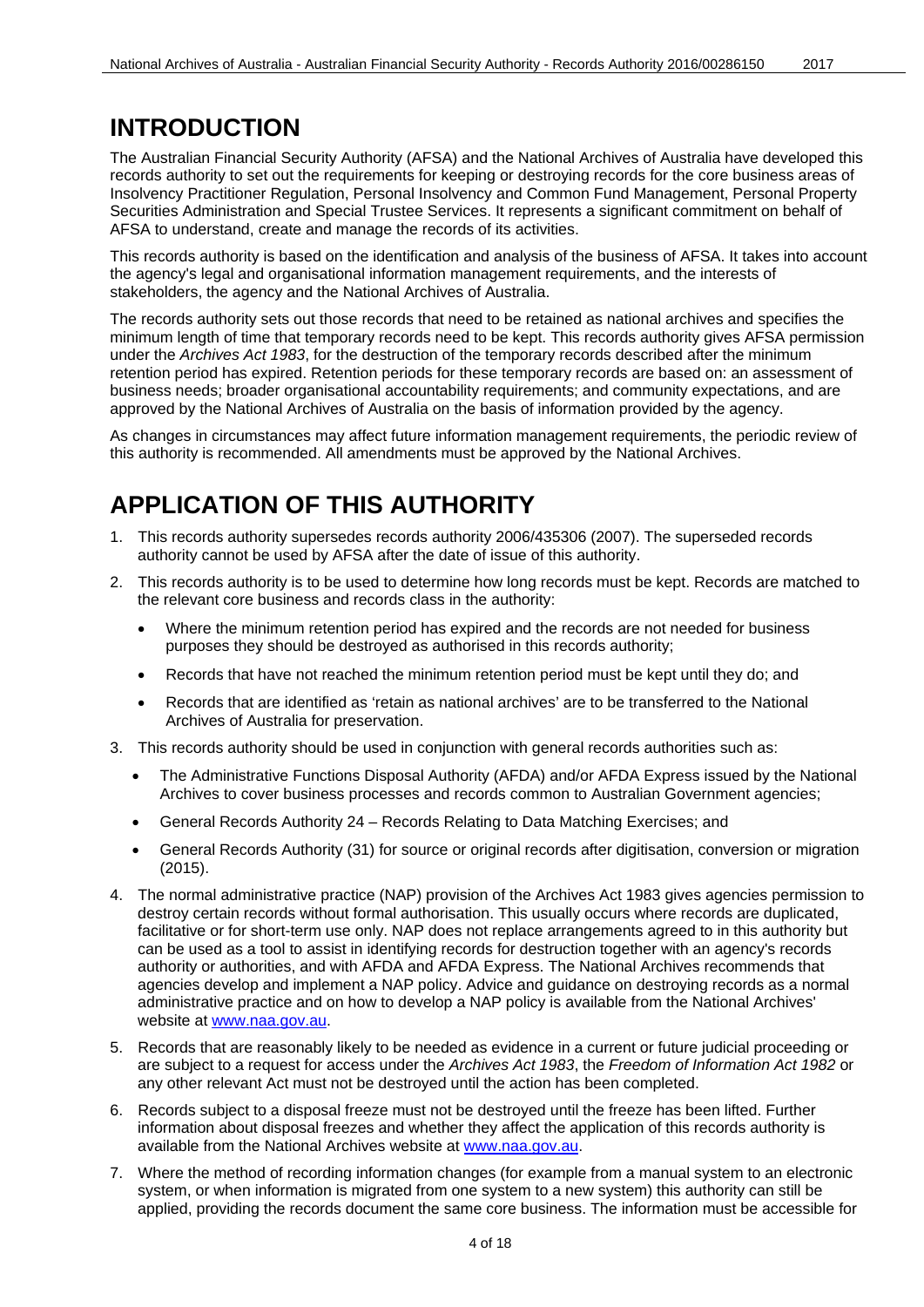the period of time prescribed in this records authority. The agency will need to maintain continuing access to the information, including digital information, for the periods prescribed in this records authority or until the information is transferred into the custody of the National Archives.

- 8. In general, retention requirements indicate a minimum period for retention. AFSA may extend minimum retention periods if it considers that there is an administrative need to do so, without further reference to the National Archives. Where AFSA believes that its accountability will be substantially compromised because a retention period or periods are not adequate, it should contact the National Archives for review of the retention period.
- 9. Records coming within 'retain as national archives' classes in this records authority have been determined to be part of the archival resources of the Commonwealth under Section 3C of the *Archives Act 1983*. The determination of Commonwealth records as archival resources of the Commonwealth obliges agencies to transfer the records to the National Archives when they cease to be current and, in any event, within 15 years of the records coming into existence, under Section 27 of the *Archives Act 1983*.
- 10. Records in the care of agencies should be appropriately stored, managed and preserved. Agencies need to meet this obligation to ensure that the records remain authentic and accessible over time. Under Section 31 of the *Archives Act 1983*, access arrangements are required for records that become available for public access including those records that remain in agency custody.
- 11. Appropriate arrangements should be made with the National Archives when records are to be transferred into custody. The National Archives accepts for transfer only those records designated as national archives. Records created digitally after 1 January 2016 can be transferred in digital formats only.
- 12. Advice on how to use this records authority is available from AFSA's records manager. If there are problems with the application of the records authority that cannot be resolved, please contact the National **Archives**

# <span id="page-4-0"></span>**CONTACT INFORMATION**

For assistance with this authority or for advice on other information management matters, please contact National Archives' Agency Service Centre.

Queen Victoria Terrace Parkes ACT 2600 PO Box 7425 Email: [recordkeeping@naa.gov.au](mailto:recordkeeping@naa.gov.au) Canberra Business Centre ACT 2610 Website: [www.naa.gov.au](http://www.naa.gov.au/)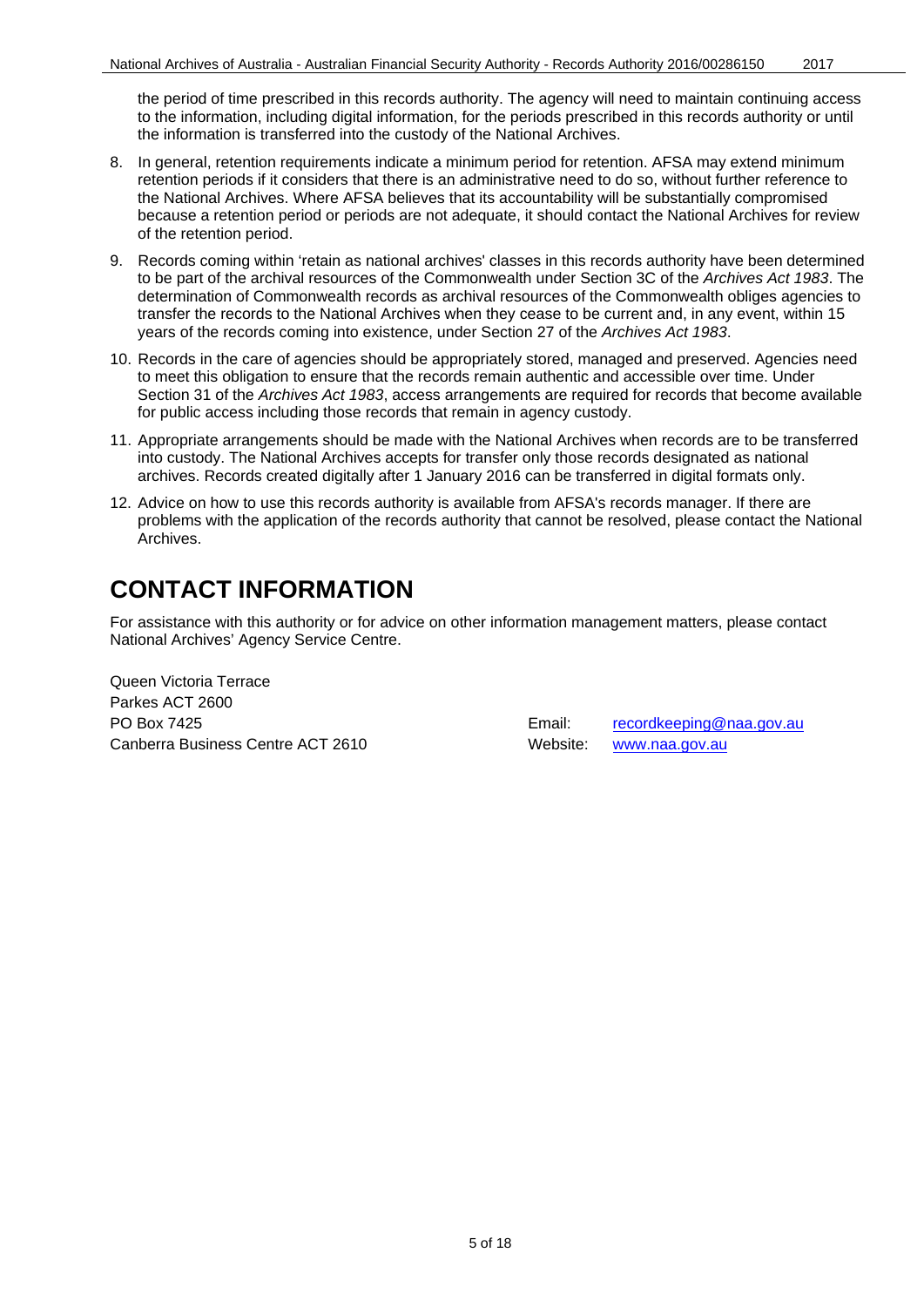#### <span id="page-5-0"></span>**AUTHORISATION**

#### **RECORDS AUTHORITY 2016/00286150**

| Person to whom notice of<br>authorisation is given: | Veronique Ingram<br><b>Chief Executive and Inspector-General</b><br><b>Australian Financial Security Authority</b><br>GPO Box 821 |
|-----------------------------------------------------|-----------------------------------------------------------------------------------------------------------------------------------|
|                                                     | Canberra ACT 2601                                                                                                                 |

| <b>Purpose:</b>     | Authorises arrangements for the disposal of records in accordance with<br>Section 24(2)(b) of the Archives Act 1983                                                                                     |
|---------------------|---------------------------------------------------------------------------------------------------------------------------------------------------------------------------------------------------------|
|                     | Determines records classed as 'retain as national archives' in this<br>Records Authority to be part of the archival resources of the<br>Commonwealth under section 3C of the Archives Act 1983.         |
|                     |                                                                                                                                                                                                         |
| <b>Application:</b> | All core business records relating to Insolvency Practitioner Regulation,<br>Personal Insolvency and Common Fund Management, Personal<br>Properties Securities Administration, Special Trustee Service. |
|                     |                                                                                                                                                                                                         |

This authority gives permission for the destruction, retention or transfer to the National Archives of Australia of the records described. This authority will apply only with the consent of the agency currently responsible for the business documented in the records described.

**Authorised by Date of issue:**

Anne Lyons 6 March 2017 Assistant Director-General National Archives of Australia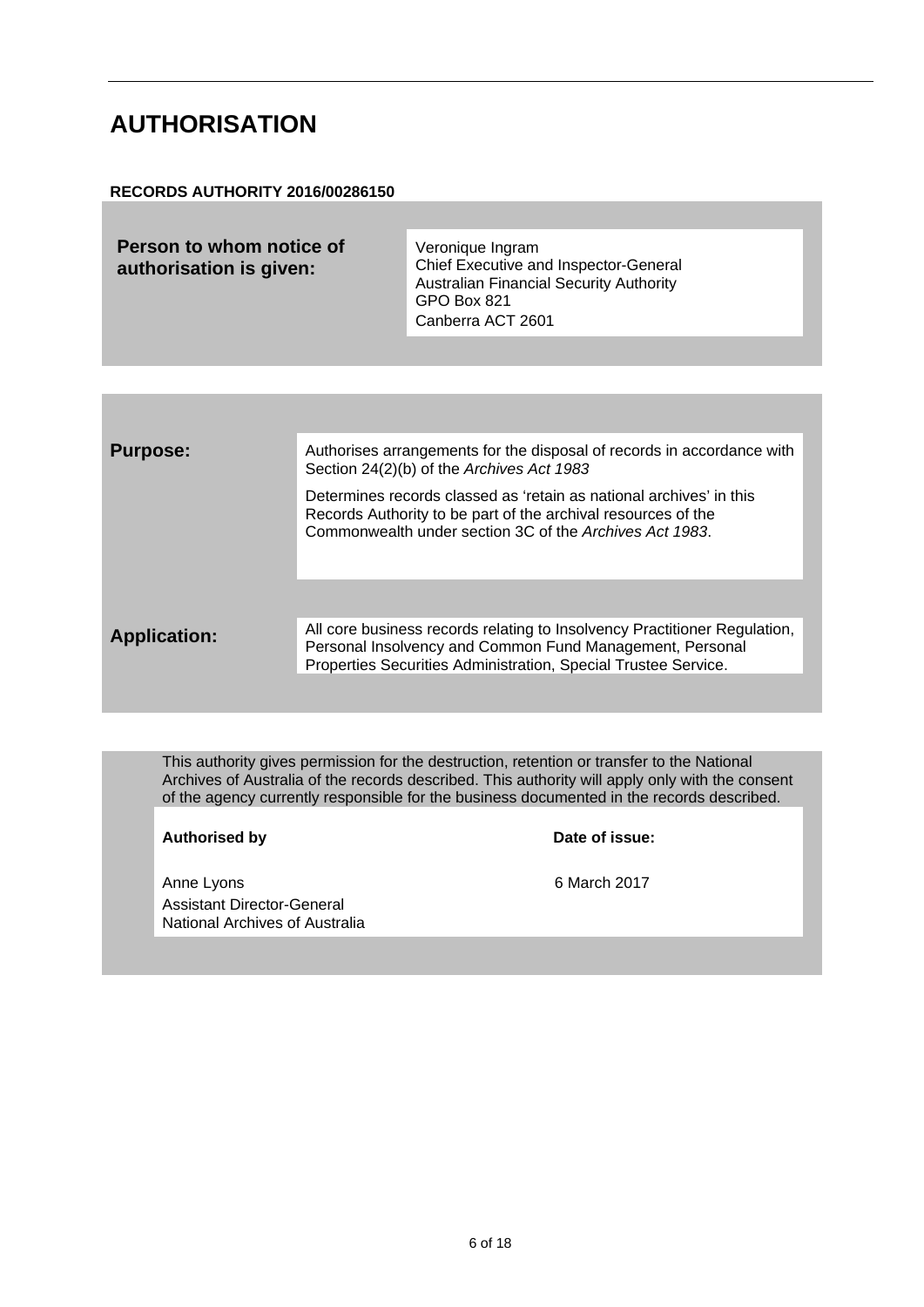### <span id="page-6-0"></span>**INSOLVENCY PRACTITIONER REGULATION**

The core business of regulating insolvency practitioners to ensure the integrity of the Australian personal insolvency system. Practitioners include private trustees, debt agreement administrators, solicitors who act as controlling trustees, and the government's Official Trustee.

The **core activities** include:

- developing, implementing and reviewing policies, plans, strategies and frameworks;
- providing and receiving advice and other forms of information;
- developing, implementing and reviewing standards and guidelines for practitioners including practice statements and practice directions;
- registration of insolvency practitioners including conditional registration, de-registration and maintenance of register of private trustees;
- managing appeals against decisions and conducting reviews of practitioner decisions and charges;
- liaison with law enforcement bodies and insolvency professionals on disciplinary matters;
- investigating complaints and allegations made by debtors, creditors and members of the public including compliance and complex offences;
- negotiating, establishing, implementing agreements and contracts, including memorandums of understanding;
- monitoring compliance including annual inspections, attendance at creditors' meetings, issuing infringement notices and referrals to other bodies;
- developing, implementing and reviewing education and information programs; and
- managing and participating in internal and external committees and meetings.

The performance of the core business is supported by **general activities** such as:

- planning, conducting and facilitating inspections;
- delegating powers and authorising actions;
- preparing and presenting speeches and information sessions;
- handling enquiries;
- identifying, assessing and managing risks;
- developing, implementing and reviewing operational procedures;
- reporting and reviewing; and
- conducting research.

#### *Cross references to AFDA Express records authority*

*For advice, briefs, and submissions to the portfolio Minister, cabinet submissions and participation in formal inquiries, use GOVERNMENT RELATIONS.*

*For processing payment of practitioner registration fees, charges and infringement notices, use FINANCIAL MANAGEMENT.*

*For complaints about the agency's services, use COMMUNITY RELATIONS.*

*For internal legal advice, use LEGAL SERVICES.*

*For development of new legislation and amendments to existing legislation, use GOVERNMENT RELATIONS or STRATEGIC MANAGEMENT.*

*For media releases, use COMMUNITY RELATIONS and/or GOVERNMENT RELATIONS.* 

*For the procurement of goods and services, such as contractors or consultants, use PROCUREMENT.*

*Cross references to other areas of this records authority*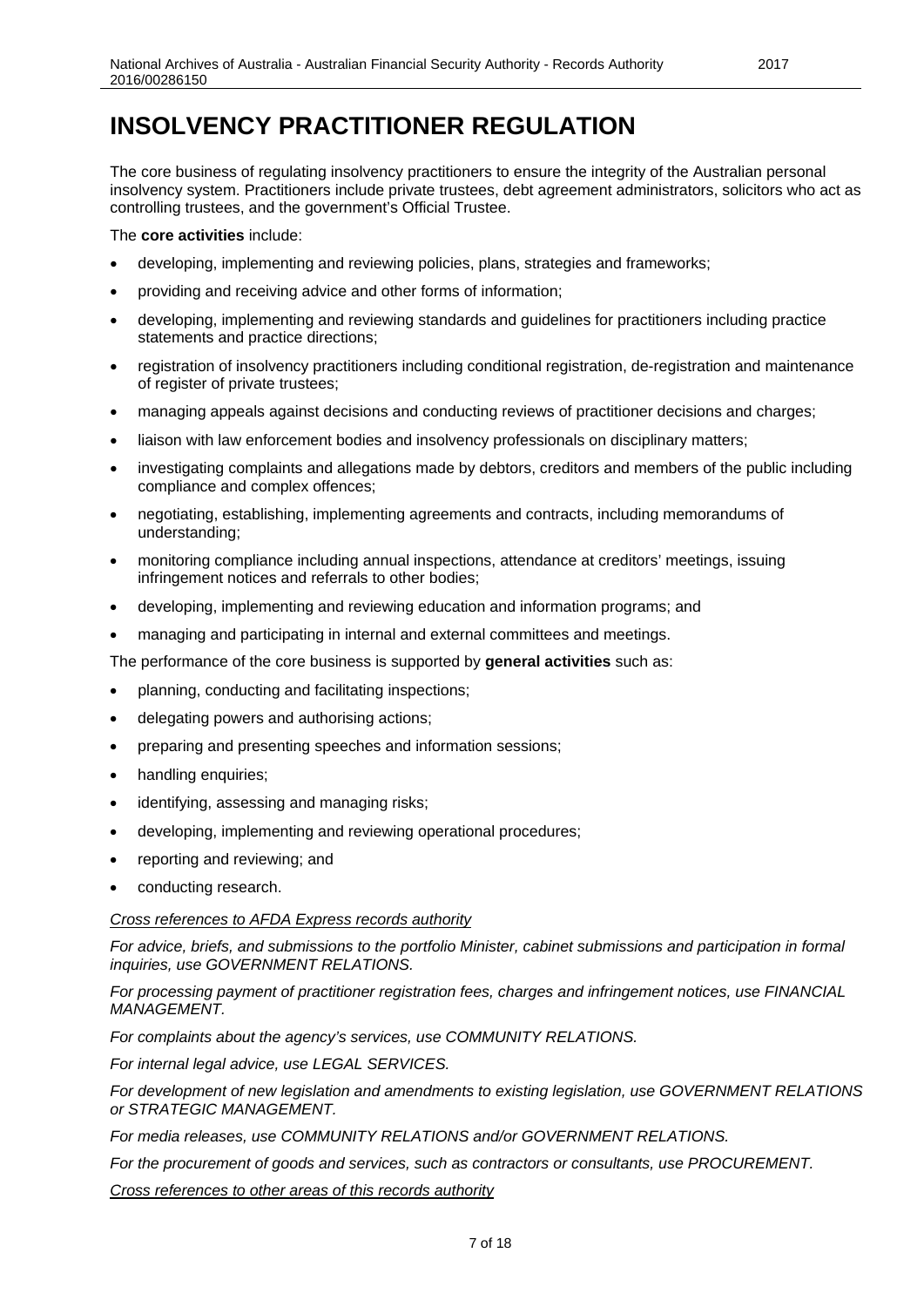#### **INSOLVENCY PRACTITIONER REGULATION**

*For maintaining a statutory register of personal insolvencies, use PERSONAL INSOLVENCY AND COMMON FUND MANAGEMENT.* 

*For maintaining a statutory register or personal property securities, use PROPERTY SECURITIES ADMINISTRATION.*

*For exercising statutory trustee powers on behalf of other government agencies, use SPECIAL TRUSTEE SERVICES.*

| <b>Class no</b> | <b>Description of records</b>                                                                                                                                                                                                                                                                                                                                                                                                                                                           | <b>Disposal</b><br>action         |
|-----------------|-----------------------------------------------------------------------------------------------------------------------------------------------------------------------------------------------------------------------------------------------------------------------------------------------------------------------------------------------------------------------------------------------------------------------------------------------------------------------------------------|-----------------------------------|
| 62039           | The following significant records documenting:<br>developing and reviewing high-level policies, plans, strategies, and                                                                                                                                                                                                                                                                                                                                                                  | Retain as<br>national<br>archives |
|                 | frameworks. Includes final versions, major drafts, submissions,<br>stakeholder consultation and supporting research;                                                                                                                                                                                                                                                                                                                                                                    |                                   |
|                 | providing and receiving high-level advice. Includes final version of formal<br>$\bullet$<br>advice, position papers, briefs, opinions, reports and stakeholder<br>consultations;                                                                                                                                                                                                                                                                                                        |                                   |
|                 | high-level internal and external committees, taskforces, working groups<br>$\bullet$<br>and other bodies, where the agency provides secretariat support, is the<br>Australian Government's main representative, or plays a prominent or<br>central role. Includes establishment documentation, agenda, final versions<br>of minutes, reports, briefing notes and tabled papers;                                                                                                         |                                   |
|                 | developing and reviewing standards and guidelines such as practice<br>$\bullet$<br>statements, practice directions, and standards used to regulate the<br>practices and systems of registered insolvency practitioners. Includes final<br>versions, stakeholder consultation and supporting research;                                                                                                                                                                                   |                                   |
|                 | complex investigations resulting from complaints and allegations against<br>$\bullet$<br>registered private trustees and solicitors who act as controlling trustees,<br>and who have breached the law, acted dishonestly or fraudulently and<br>where the investigation results in enforcement action. Includes reports,<br>referrals and supporting documentation, briefs of evidence containing<br>witness statements, register of exhibits, case notes and statement of<br>findings; |                                   |
|                 | appeals or reviews of decisions that are precedent setting, controversial or<br>$\bullet$<br>of significant public interest;                                                                                                                                                                                                                                                                                                                                                            |                                   |
|                 | developing and reviewing major information campaigns. Includes final<br>$\bullet$<br>versions of educational material, reports and supporting research;                                                                                                                                                                                                                                                                                                                                 |                                   |
|                 | summary records created to support the core business such as the<br>Register of Trustees. Includes final published versions and datasets and<br>associated information about the data fields (eg data dictionaries and data<br>repositories);                                                                                                                                                                                                                                           |                                   |
|                 | high-level consultations and liaison with major stakeholders;                                                                                                                                                                                                                                                                                                                                                                                                                           |                                   |
|                 | developing national and high-level reports. Includes final versions, major<br>drafts, stakeholder consultation, and supporting research;                                                                                                                                                                                                                                                                                                                                                |                                   |
|                 | high-level reviews of the core business. Includes final review reports,<br>major drafts, recommendations, stakeholder consultations, submissions<br>and supporting research;                                                                                                                                                                                                                                                                                                            |                                   |
|                 | final versions of significant agreements and contracts and supporting<br>documents, that relate to the establishment of partnerships and<br>cooperative arrangements with other governments, agencies or                                                                                                                                                                                                                                                                                |                                   |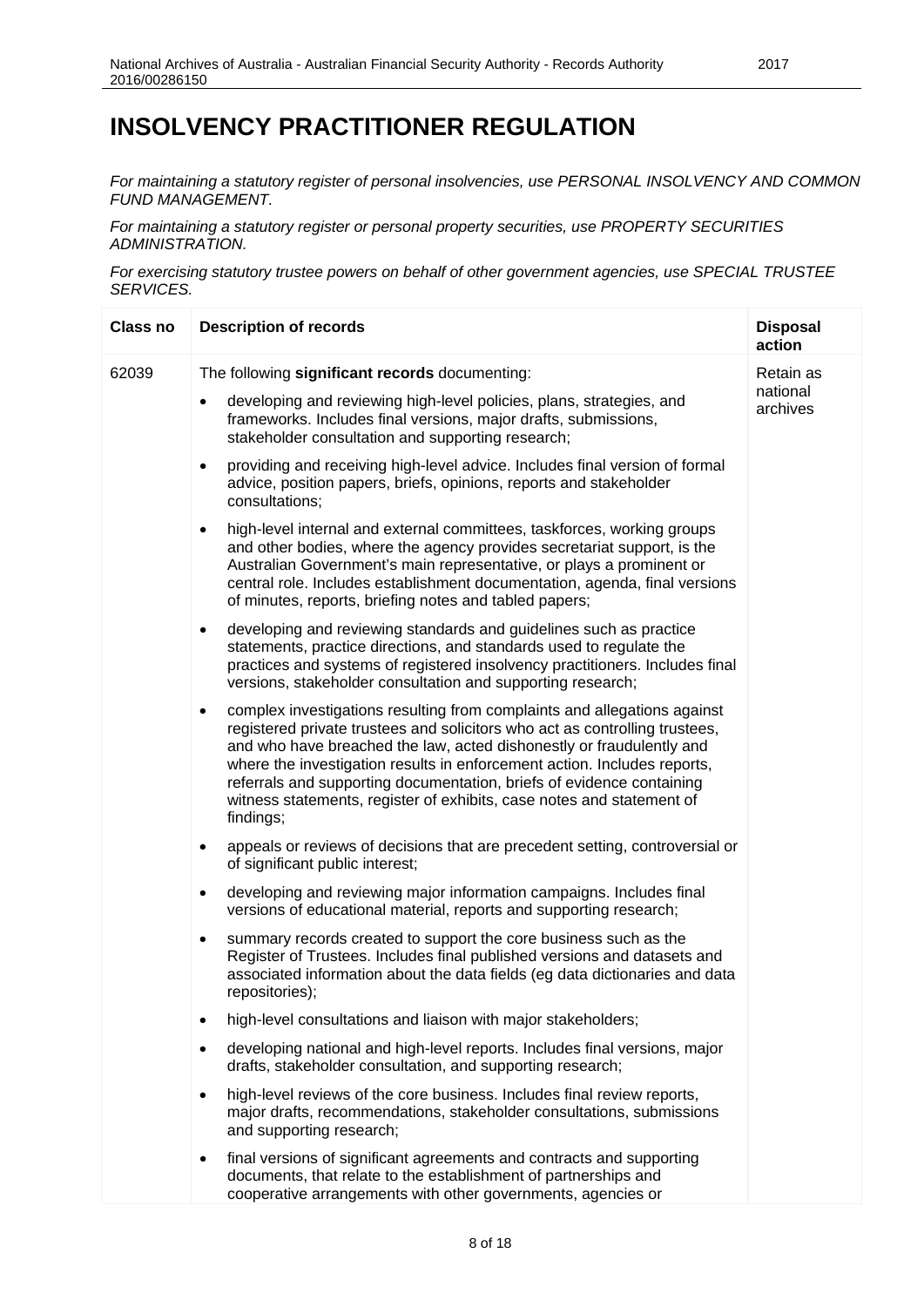# **INSOLVENCY PRACTITIONER REGULATION**

| Class no | <b>Description of records</b>                                                                                                                                                                                                                                                                                 | <b>Disposal</b><br>action                        |
|----------|---------------------------------------------------------------------------------------------------------------------------------------------------------------------------------------------------------------------------------------------------------------------------------------------------------------|--------------------------------------------------|
|          | organisations: are controversial, of public interest or ground-breaking in<br>nature; or have substantial implications for the conduct of business.<br>Includes joint ventures, memorandums of understanding and bilateral<br>agreements;                                                                     |                                                  |
|          | master versions of publications produced to support the core business.<br>$\bullet$<br>Includes newsletters and educational and information material; and<br>final versions of speeches presented by the portfolio Minister, the agency<br>$\bullet$<br>head or senior staff in support of the core business. |                                                  |
| 62040    | Records documenting:<br>routine operational administrative tasks supporting the core business; and<br>insolvency practitioner regulation activities, other than those covered in<br>$\bullet$<br>class 62039.                                                                                                 | Destroy 10<br>years after<br>action<br>completed |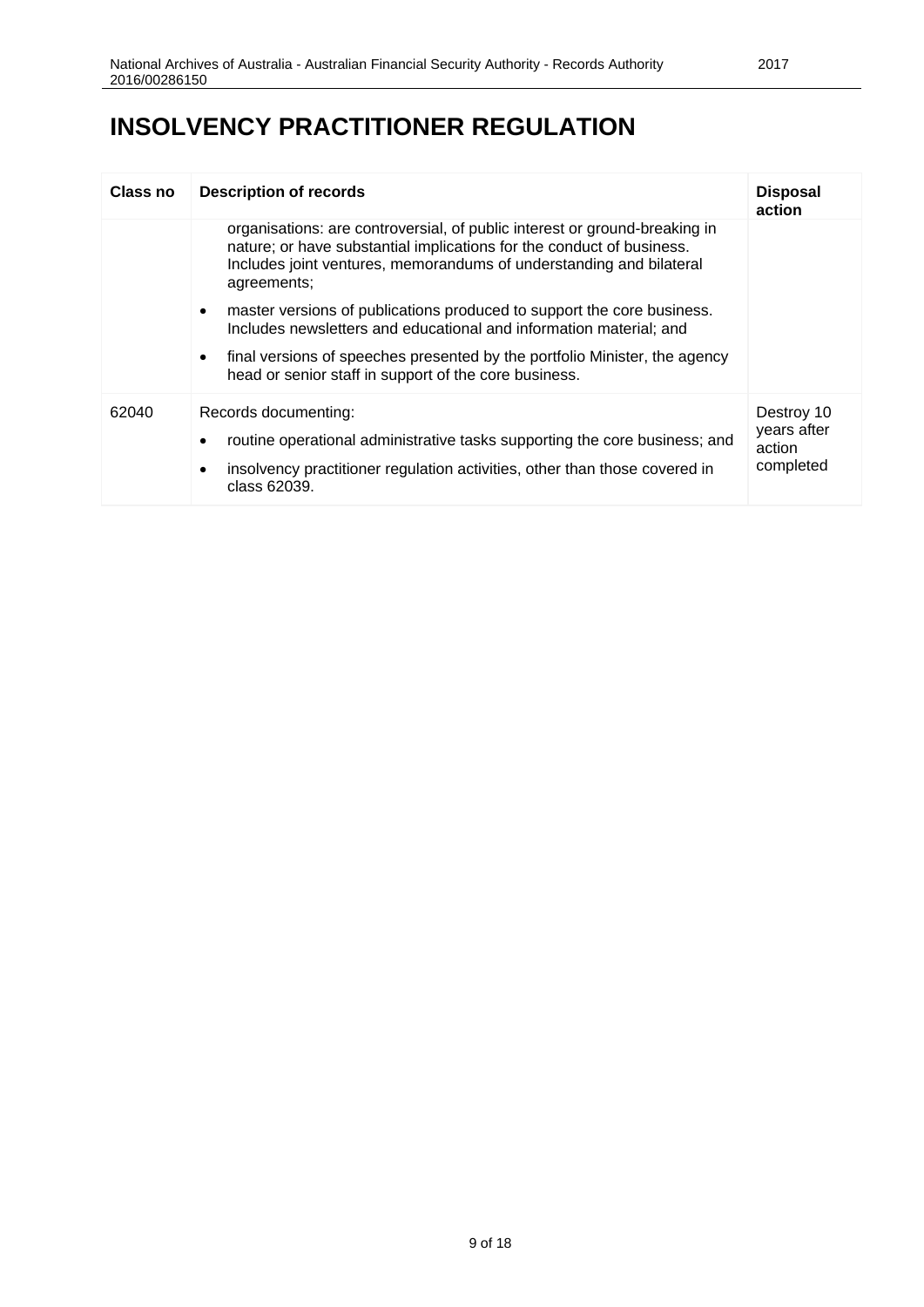### <span id="page-9-0"></span>**PERSONAL INSOLVENCY AND COMMON FUND MANAGEMENT**

The core business of managing processed and administered matters of debtors who have entered a personal insolvency proceeding, and assisting trustees discharge their responsibilities. Includes administering bankruptcies and other personal insolvency arrangements as the government's trustee when a private sector practitioner is not appointed; transferring bankrupt estates to registered trustees, and administering debt agreement voting activities. Also includes exercising official trustee powers by managing moneys on behalf of administered estates in a common investment fund.

#### The **core activities** include:

- developing, implementing and reviewing policies, plans, strategies, frameworks, standards and guidelines;
- providing and receiving advice and other forms of information;
- managing appeals against decisions by bankruptcy trustees and debt agreement administrators;
- managing and participating in internal and external committees and meetings including convening creditors meetings;
- handling pre-bankruptcy and post-bankruptcy enquiries. Includes processing requests for public inspection of statement of affairs documentation;
- allocation of estates to private sector trustees. Includes maintaining trustees panel;
- recovery of assets and executing seizure warrants, for the conduct and examinable affairs of respondents;
- investigating examinable affairs, allegations of fraud and misconduct referred from creditors and insolvency practitioners. Includes enforcement of bankruptcy-related breaches;
- collecting, monitoring and analysing data;
- liaising with law enforcement agencies;
- registration of processed and administered matters, and issuing statutory notices. Includes maintaining the national index of personal insolvencies;
- negotiating, establishing and implementing agreements and contracts including memorandums of understanding;
- liaising with stakeholders and hosting international delegations;
- establishing and maintaining common investment fund accounts.
- undertaking transactions to and from the common investment fund accounts. Includes undertaking loans for and making payments from the fund, documenting receipt of moneys and reconciling accounts; and
- investing surplus funds. Includes monitoring investment accounts and redeeming funds upon maturity.

The performance of the core business is supported by **general activities** such as:

- planning, conducting and facilitating audits;
- preparing and presenting speeches;
- arranging and attending conferences;
- delegating powers and authorising actions;
- identifying, assessing and managing risks;
- developing, implementing and reviewing operational procedures;
- reporting and reviewing; and
- conducting research.

#### *Cross references to AFDA Express records authority*

*For public reaction to agency services, fees and charges, use COMMUNITY RELATIONS.* 

*For financial management activities other than those relating to the common fund management, use FINANCIAL MANAGEMENT.*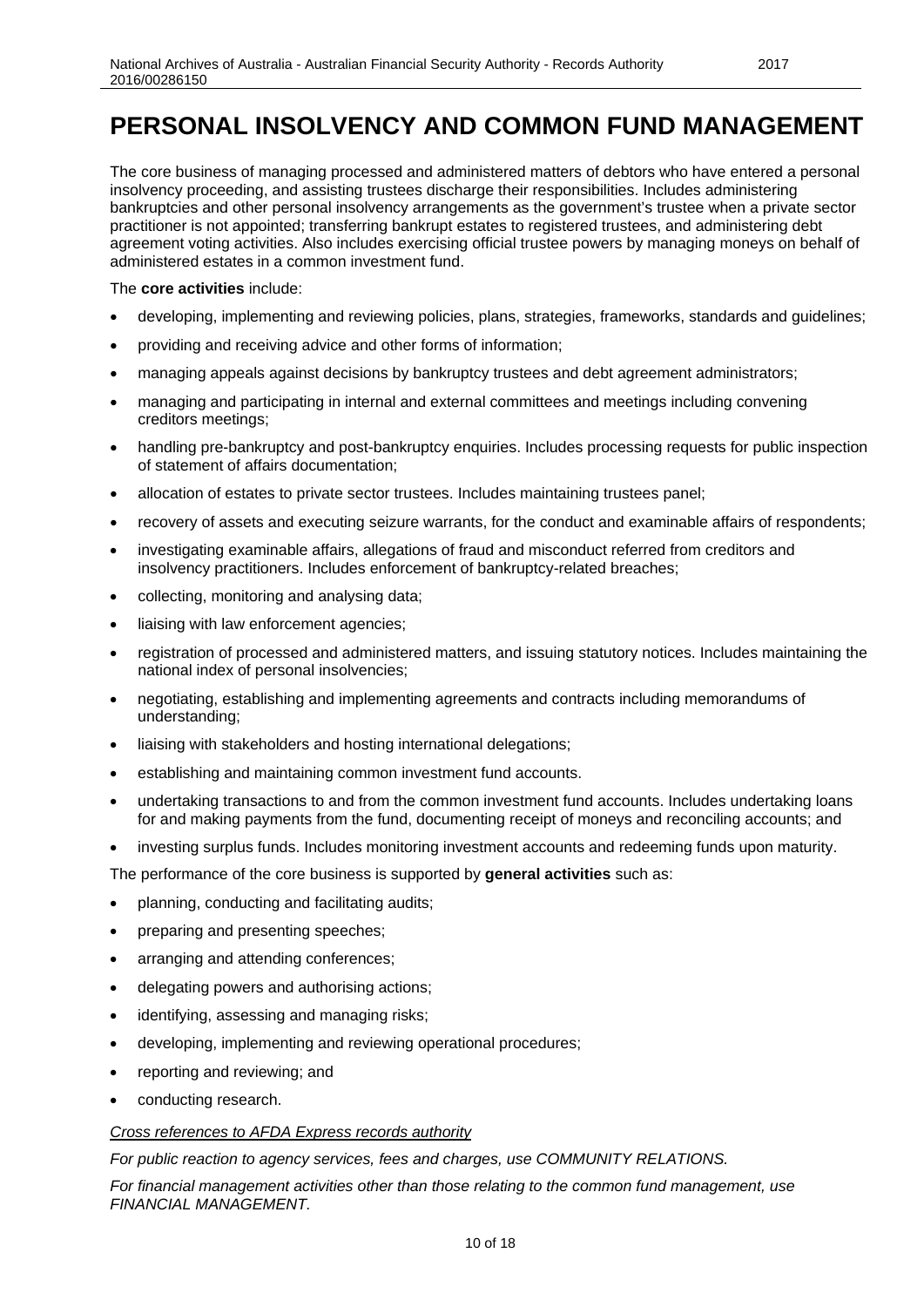### **PERSONAL INSOLVENCY AND COMMON FUND MANAGEMENT**

*For submissions to reviews of government legislation, use GOVERNMENT RELATIONS.* 

*For internal legal advice, use LEGAL SERVICES.*

*Cross references to other areas of this authority*

*For investigations into complaints against an insolvency practitioner, use INSOLVENCY PRACTITIONER REGULATION.*

*For reviewing insolvency practitioners charges, use INSOLVENCY PRACTITIONER REGULATION.*

*For security interests in personal property, use PROPERTY SECURITIES ADMINISTRATION.*

*For taking possession of, and selling non-bankrupt property on behalf of other government agencies in accordance with court orders, use SPECIAL TRUSTEE SERVICES.*

| <b>Class no</b> | <b>Description of records</b>                                                                                                                                                                                                                                                                                                                                                                                                                                             | <b>Disposal</b><br>action |
|-----------------|---------------------------------------------------------------------------------------------------------------------------------------------------------------------------------------------------------------------------------------------------------------------------------------------------------------------------------------------------------------------------------------------------------------------------------------------------------------------------|---------------------------|
| 62041           | The follow significant records documenting:                                                                                                                                                                                                                                                                                                                                                                                                                               | Retain as                 |
|                 | developing and reviewing high-level policies, plans, strategies,<br>frameworks, standards and guidelines. Includes final versions, major<br>drafts, submissions, stakeholder consultation and supporting research;                                                                                                                                                                                                                                                        | national<br>archives      |
|                 | personal insolvency administrations where enforcement action is<br>$\bullet$<br>recommended and that result in controversy, intense media or public<br>interest, major changes to bankruptcy legislation, policy and procedures or<br>major cases which set a precedent regarding legislative interpretation.<br>Includes registration, de-registration, assessment, debt agreements,<br>annulment, finalisation and discharge;                                           |                           |
|                 | providing and receiving high-level advice. Includes final version of formal<br>$\bullet$<br>advice, position papers, briefs, opinions, reports and stakeholder<br>consultations;                                                                                                                                                                                                                                                                                          |                           |
|                 | developing national and high-level reports. Includes final versions, major<br>$\bullet$<br>drafts, stakeholder consultations and supporting research;                                                                                                                                                                                                                                                                                                                     |                           |
|                 | national and high-level reviews, including sector-wide and major internal<br>$\bullet$<br>reviews. Includes final review reports, major drafts, recommendations,<br>stakeholder consultations, submissions and supporting research;                                                                                                                                                                                                                                       |                           |
|                 | final versions of significant agreements and contracts and supporting<br>$\bullet$<br>documents, that relate to the establishment of partnerships and<br>cooperative arrangements with other governments, agencies or<br>organisations: are controversial, of public interest or ground-breaking in<br>nature; or have substantial implications for the conduct of agency<br>business. Includes joint ventures, memorandums of understanding and<br>bilateral agreements; |                           |
|                 | summary records and data sets created to support the core business such<br>$\bullet$<br>as the national public index of all personal insolvency proceedings and<br>administrations, practitioner risk register and annual estate returns.<br>Includes final published versions and datasets and associated information<br>about the data fields (eg data dictionaries and data repositories);                                                                             |                           |
|                 | master versions of publications produced to support the core business.<br>$\bullet$<br>Includes newsletters and information sheets; and                                                                                                                                                                                                                                                                                                                                   |                           |
|                 | final versions of speeches presented by the portfolio Minister, the agency<br>head or senior staff in support of the core business.                                                                                                                                                                                                                                                                                                                                       |                           |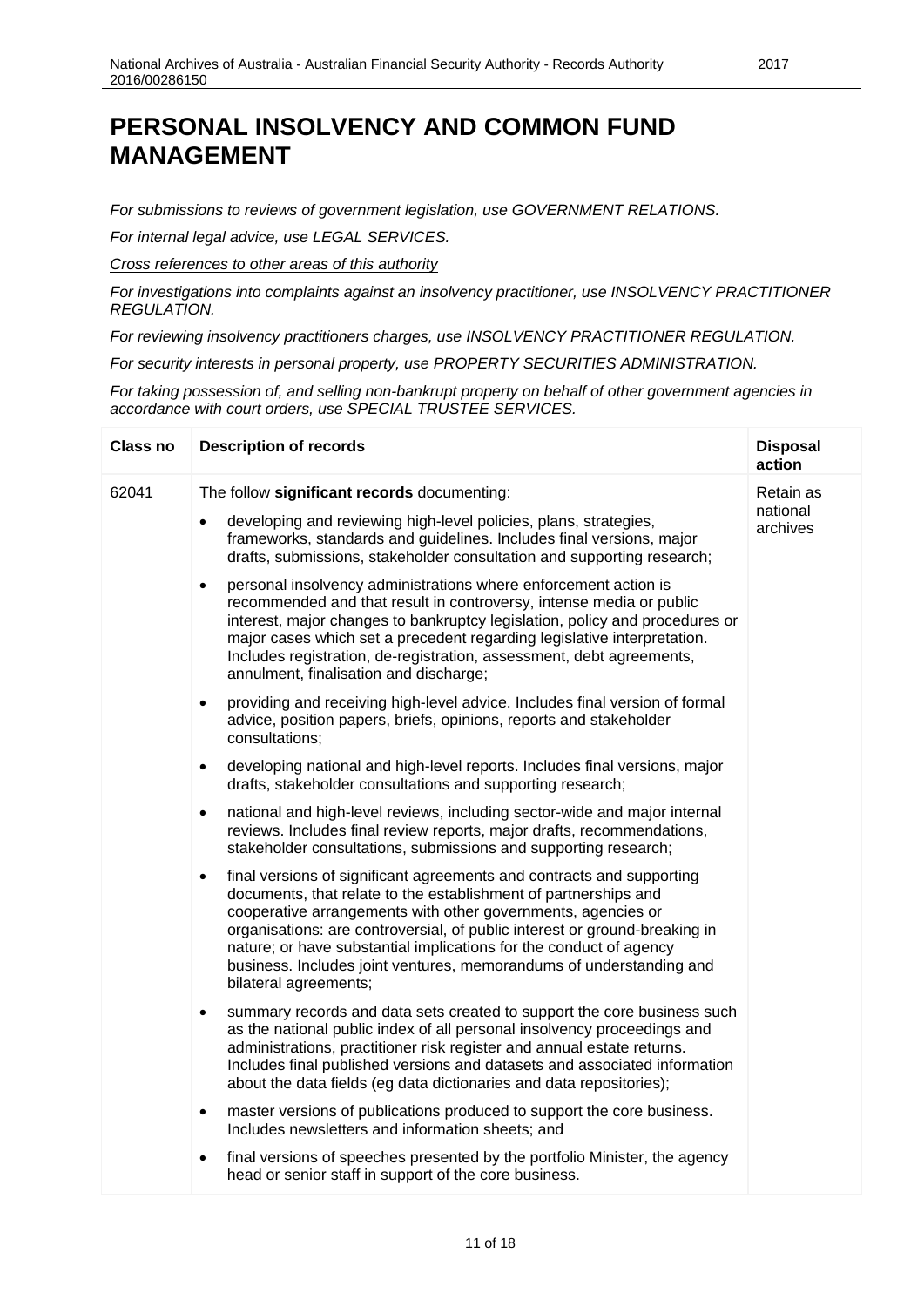# **PERSONAL INSOLVENCY AND COMMON FUND MANAGEMENT**

| Class no | <b>Description of records</b>                                                                                                                                                                                                                                                                                                                                                                                                                                                                                                           | <b>Disposal</b><br>action                                                    |
|----------|-----------------------------------------------------------------------------------------------------------------------------------------------------------------------------------------------------------------------------------------------------------------------------------------------------------------------------------------------------------------------------------------------------------------------------------------------------------------------------------------------------------------------------------------|------------------------------------------------------------------------------|
| 62042    | Records documenting:<br>personal insolvency administrations not covered in class 62041;<br>$\bullet$<br>maintenance of the personal insolvency registry including declarations of<br>$\bullet$<br>intention, debtor's and creditor's petitions, sequestration orders, personal<br>insolvency agreements, statements of affairs, bankruptcy notices, debt<br>agreement proposals, creditor voting activities and outcomes and debt<br>agreements; and<br>delegations of powers to personnel to authorise statutory actions.<br>$\bullet$ | Destroy 10<br>years from<br>last action to<br>make the<br>matter<br>inactive |
| 62043    | Records documenting:<br>routine operational administrative tasks supporting the core business; and<br>$\bullet$<br>personal insolvency and common fund management activities, other than<br>$\bullet$<br>those covered in classes 62041 and 62042.                                                                                                                                                                                                                                                                                      | Destroy 7<br>years after<br>action<br>completed                              |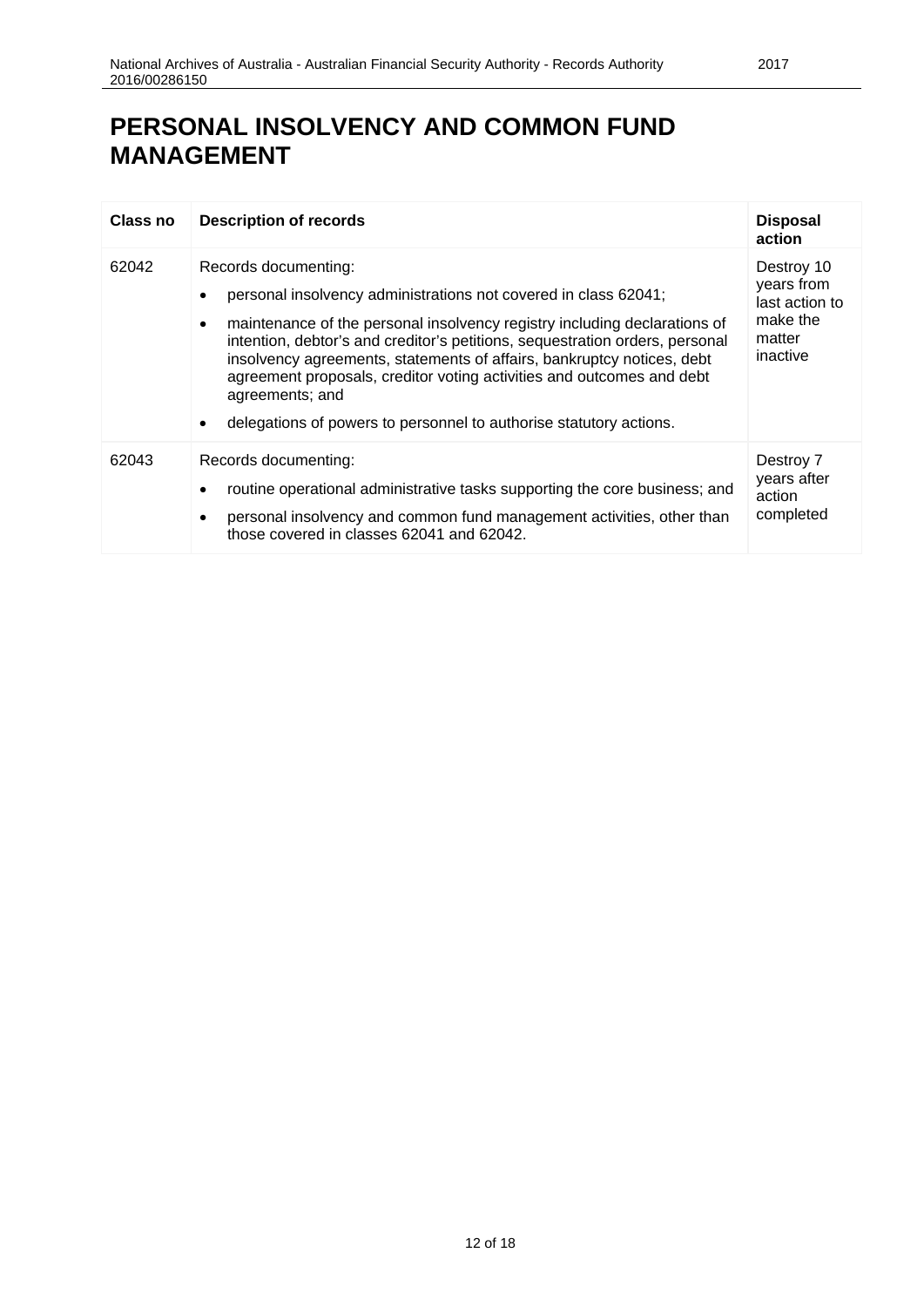### <span id="page-12-0"></span>**PERSONAL PROPERTIES SECURITIES ADMINISTRATION**

The core business of administering the national scheme for personal property securities, supported by a public register of registrations by external secured parties who give notice of actual or prospective collateral that is subject to a security interest in personal property. Includes non-security interests such as hoon liens and orders of a court or tribunal made under proceeds of crime legislation registered by state and territory governments as a consumer protection measure. Personal property includes all forms of tangible and intangible property other than land, buildings, fixtures and fittings.

#### The **core activities** include:

- developing, implementing and reviewing policies, plans, strategies and frameworks;
- providing and receiving advice and other forms of information;
- creating and maintaining registers such as the Personal Property Securities Register;
- negotiating, establishing, implementing agreements and contracts, including memorandums of understanding;
- managing reviews and appeals against decisions;
- developing, implementing and reviewing education programs;
- investigations, referrals to enforcement for investigation and issuing statutory notices; and
- managing and participating in internal and external committees and meetings.

The performance of the core business is supported by **general activities** such as:

- managing internal and external audits;
- handling enquiries and complaints;
- preparing and presenting speeches;
- delegating powers and authorising actions;
- developing, implementing and reviewing operational procedures; and
- reporting and reviewing.

#### *Cross references to AFDA Express records authority*

*For processing payment of registrations and search fees relating to the Register of Personal Property Securities, use FINANCIAL MANAGEMENT.*

*For development of new legislation and amendments to existing legislation, use GOVERNMENT RELATIONS or STRATEGIC MANAGEMENT.*

*For internal legal advice, use LEGAL SERVICES.*

*For marketing and promotion, use COMMUNITY RELATIONS.*

*For the procurement of goods and services, such as contractors or consultants, use PROCUREMENT.*

*Cross references to other areas of this records authority*

*For the administration of bankrupt estates, use PERSONAL INSOLVENCY AND COMMON FUND MANAGEMENT.*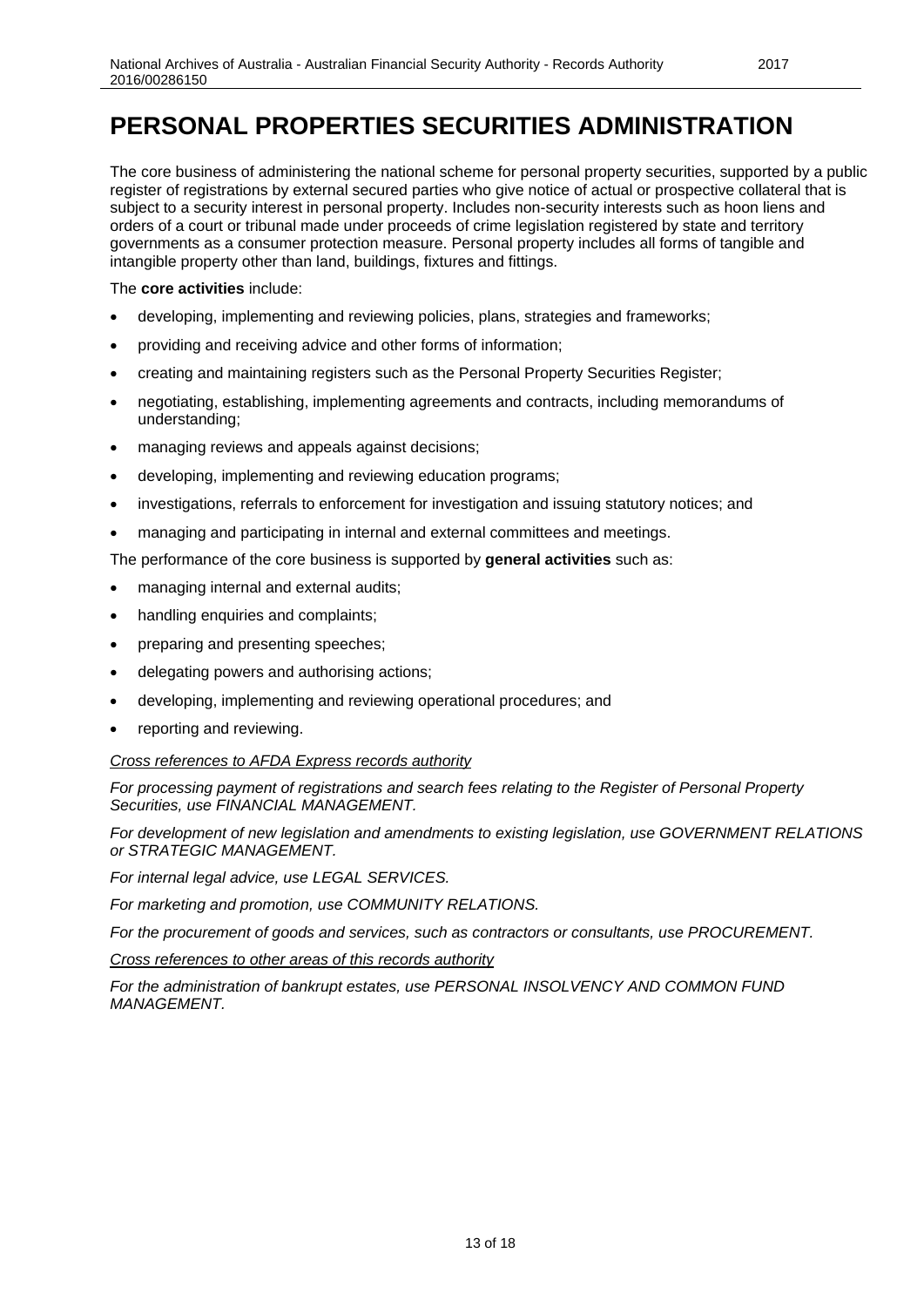### **PERSONAL PROPERTIES SECURITIES ADMINISTRATION**

| <b>Class no</b> | <b>Description of records</b>                                                                                                                                                                                                                                                                                                                                                                                                                                                                                                                                                                                                                                                                                                                                                                                                                                                                                                                                                                                                                                                                                                                                                                                                                                                                                                                                                                                                                                                                                                                                                                                                                                                                                                                                                                                                                                                                                   | <b>Disposal</b><br>action                                              |
|-----------------|-----------------------------------------------------------------------------------------------------------------------------------------------------------------------------------------------------------------------------------------------------------------------------------------------------------------------------------------------------------------------------------------------------------------------------------------------------------------------------------------------------------------------------------------------------------------------------------------------------------------------------------------------------------------------------------------------------------------------------------------------------------------------------------------------------------------------------------------------------------------------------------------------------------------------------------------------------------------------------------------------------------------------------------------------------------------------------------------------------------------------------------------------------------------------------------------------------------------------------------------------------------------------------------------------------------------------------------------------------------------------------------------------------------------------------------------------------------------------------------------------------------------------------------------------------------------------------------------------------------------------------------------------------------------------------------------------------------------------------------------------------------------------------------------------------------------------------------------------------------------------------------------------------------------|------------------------------------------------------------------------|
| 62044           | The following significant records documenting:<br>developing and reviewing high-level policies, plans, strategies, and<br>$\bullet$<br>frameworks. Includes final versions, major drafts, submissions,<br>stakeholder consultation and supporting research;<br>summary records supporting the personal property securities scheme<br>$\bullet$<br>such as the register of security interests in personal property. Includes<br>final published versions and datasets and associated information about<br>the data fields (eg data dictionaries and data repositories);<br>registrar notices;<br>$\bullet$<br>investigations that are controversial, precedent setting or impact on<br>legislative change. Includes enforcement referrals and investigations,<br>external liaison, statutory notices, research, recommendations and final<br>report;<br>appeals or reviews of decisions that are precedent setting, controversial<br>$\bullet$<br>or of significant public interest;<br>providing and receiving high-level advice. Includes final version of formal<br>$\bullet$<br>advice, position papers, briefs, opinions, reports and stakeholder<br>consultations:<br>developing national and high-level reports. Includes final versions, major<br>$\bullet$<br>drafts, stakeholder consultations and supporting research;<br>high-level internal and external committees, taskforces, working groups<br>$\bullet$<br>and other bodies, where the agency provides secretariat support, is the<br>Australian Government's main representative, or plays a prominent or<br>central role. Includes establishment documentation, agenda, final<br>versions of minutes, reports, briefing notes and tabled papers;<br>master versions of publications produced to support the core business;<br>$\bullet$<br>and<br>final versions of speeches presented by the Minister, the agency head,<br>or senior staff. | Retain as<br>national<br>archives                                      |
| 62045           | Records documenting the process of registration services for the public<br>register of personal property securities. Includes registered data that has<br>been removed from the register in certain situations such as, if the retention<br>of data is contrary to the public interest, or a registration has been ineffective<br>for seven years or more. Also includes:<br>business rules;<br>$\bullet$<br>court or tribunal orders; and<br>$\bullet$<br>notifications to remove or correct data.                                                                                                                                                                                                                                                                                                                                                                                                                                                                                                                                                                                                                                                                                                                                                                                                                                                                                                                                                                                                                                                                                                                                                                                                                                                                                                                                                                                                             | Destroy 10<br>years after<br>registration has<br>become<br>ineffective |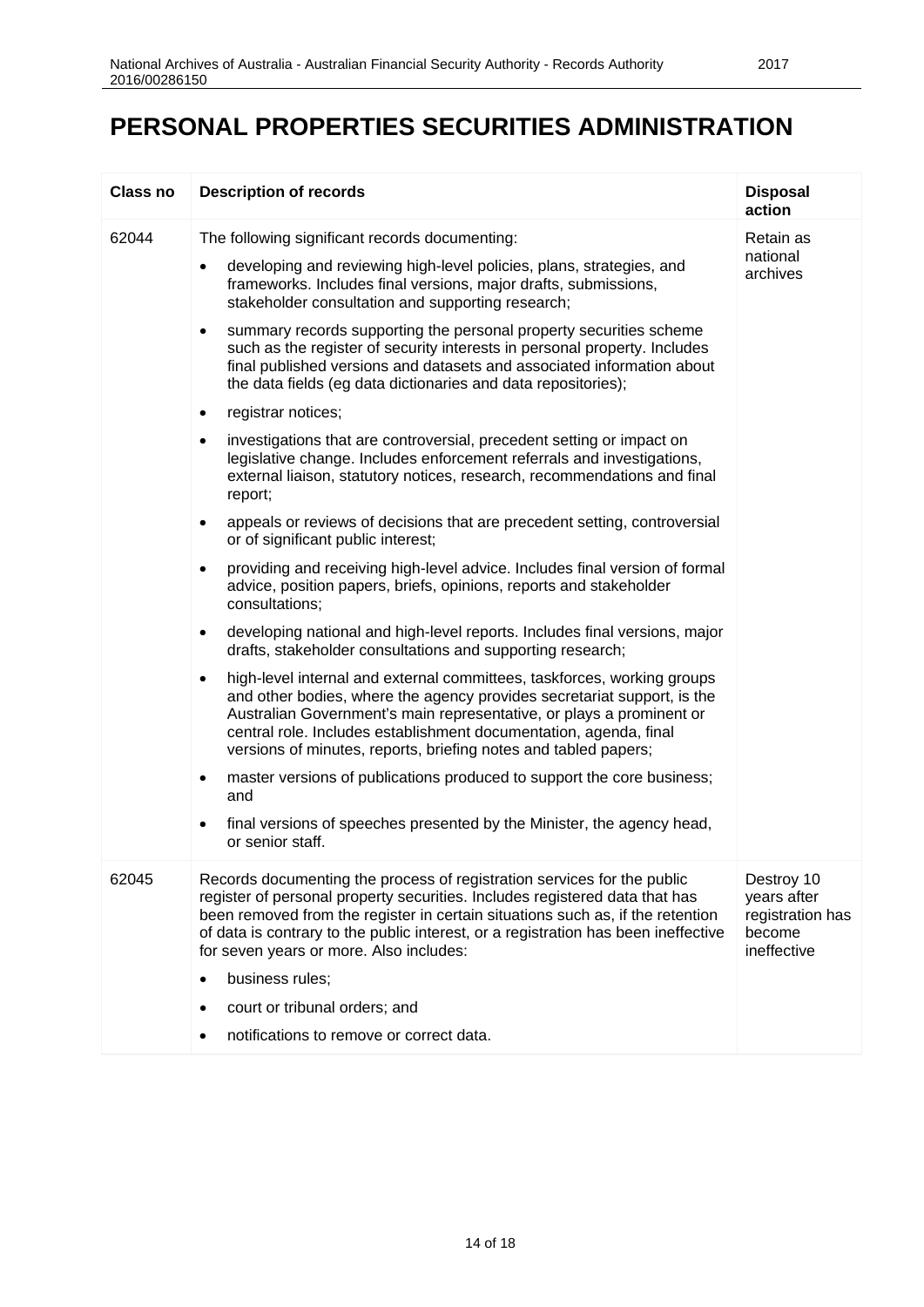# **PERSONAL PROPERTIES SECURITIES ADMINISTRATION**

| Class no | <b>Description of records</b>                                                                                                                                                                                                                      | <b>Disposal</b><br>action                       |
|----------|----------------------------------------------------------------------------------------------------------------------------------------------------------------------------------------------------------------------------------------------------|-------------------------------------------------|
| 62046    | Records documenting:<br>routine operational administrative tasks supporting the core business;<br>$\bullet$<br>and<br>personal property securities administration activities, other than those<br>$\bullet$<br>covered in classes 62044 and 62045. | Destroy 7<br>years after<br>action<br>completed |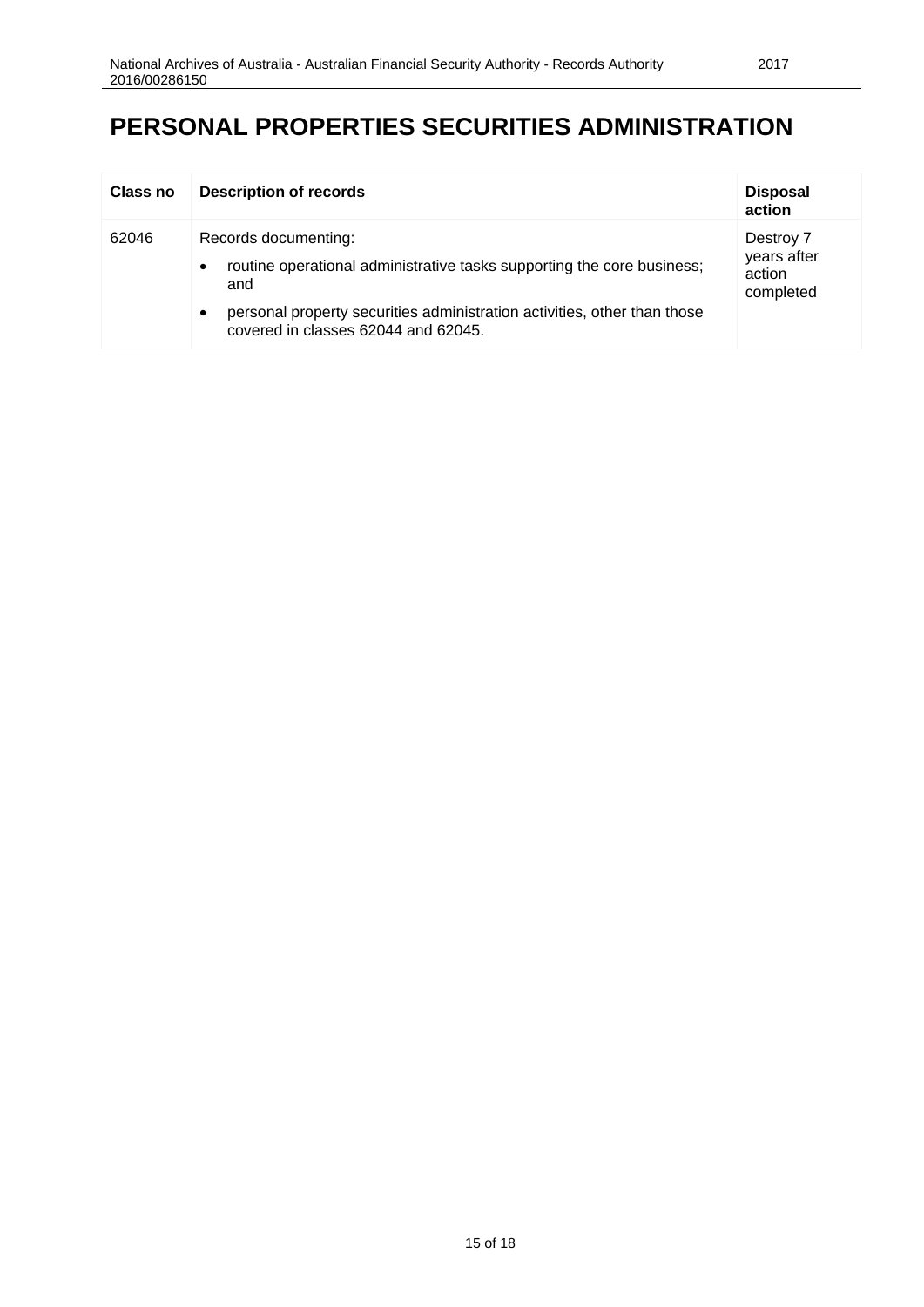### <span id="page-15-0"></span>**SPECIAL TRUSTEE SERVICE**

The core business of acting as the government's trustee and as trustee for other Commonwealth agencies to enforce court orders, the recovery and disposal of property (including real property) associated with proceeds of crime and non-payment of child support debt.

The **core activities** include:

- developing, and reviewing policies, plans, standards and guidelines;
- receiving and providing advice and other forms of information;
- negotiating, establishing and implementing agreements and contracts including memorandums of understanding;
- gathering information relating to the property of respondents including executing warrants;
- liaison with law enforcement and other government agencies;
- recovery and control of restrained and forfeited property. Includes maintain, secure, sale, disposal, realisation and/or return of property;
- acting under court orders obtained by other agencies for the seizure and sale of real property;
- consultation with stakeholders both nationally and internationally in support of core business; and
- managing and participating in internal and external committees and meetings.

The performance of the core business is supported by **general activities** such as:

- obtaining and giving advice;
- managing audits;
- delegating powers and authorising actions;
- fulfilling compliance requirements;
- identifying, assessing and managing risks;
- developing, implementing and reviewing operational procedures; and
- reporting and reviewing.

#### *Cross references to AFDA Express Records Authority*

*For processing payments from government agencies for special trustee services, use FINANCIAL MANAGEMENT.*

*For the provision and receipt of legal advice, use LEGAL SERVICES.*

*Cross references to other areas of this records authority*

*For security interests in personal property, use PROPERTY SECURITIES ADMINISTRATION.*

*For recovery of bankrupt estates associated with proceeds of crime and unpaid child support debts, use PERSONAL INSOLVENCY AND COMMON FUND MANAGEMENT.*

| <b>Class no</b> | <b>Description of records</b>                                                                                                                                                                                                                                                                                                                                                                                                                 | <b>Disposal</b><br>action         |
|-----------------|-----------------------------------------------------------------------------------------------------------------------------------------------------------------------------------------------------------------------------------------------------------------------------------------------------------------------------------------------------------------------------------------------------------------------------------------------|-----------------------------------|
| 62047           | The following significant records documenting:<br>developing and reviewing high-level policies, plans, standards and<br>$\bullet$<br>guidelines. Includes final versions, major drafts, submissions, stakeholder<br>consultation and supporting research;<br>providing and receiving high-level advice. Includes final version of formal<br>$\bullet$<br>advice, position papers, briefs, opinions, reports and stakeholder<br>consultations; | Retain as<br>national<br>archives |
|                 | investigation case files for example arising from proceeds of crime<br>٠                                                                                                                                                                                                                                                                                                                                                                      |                                   |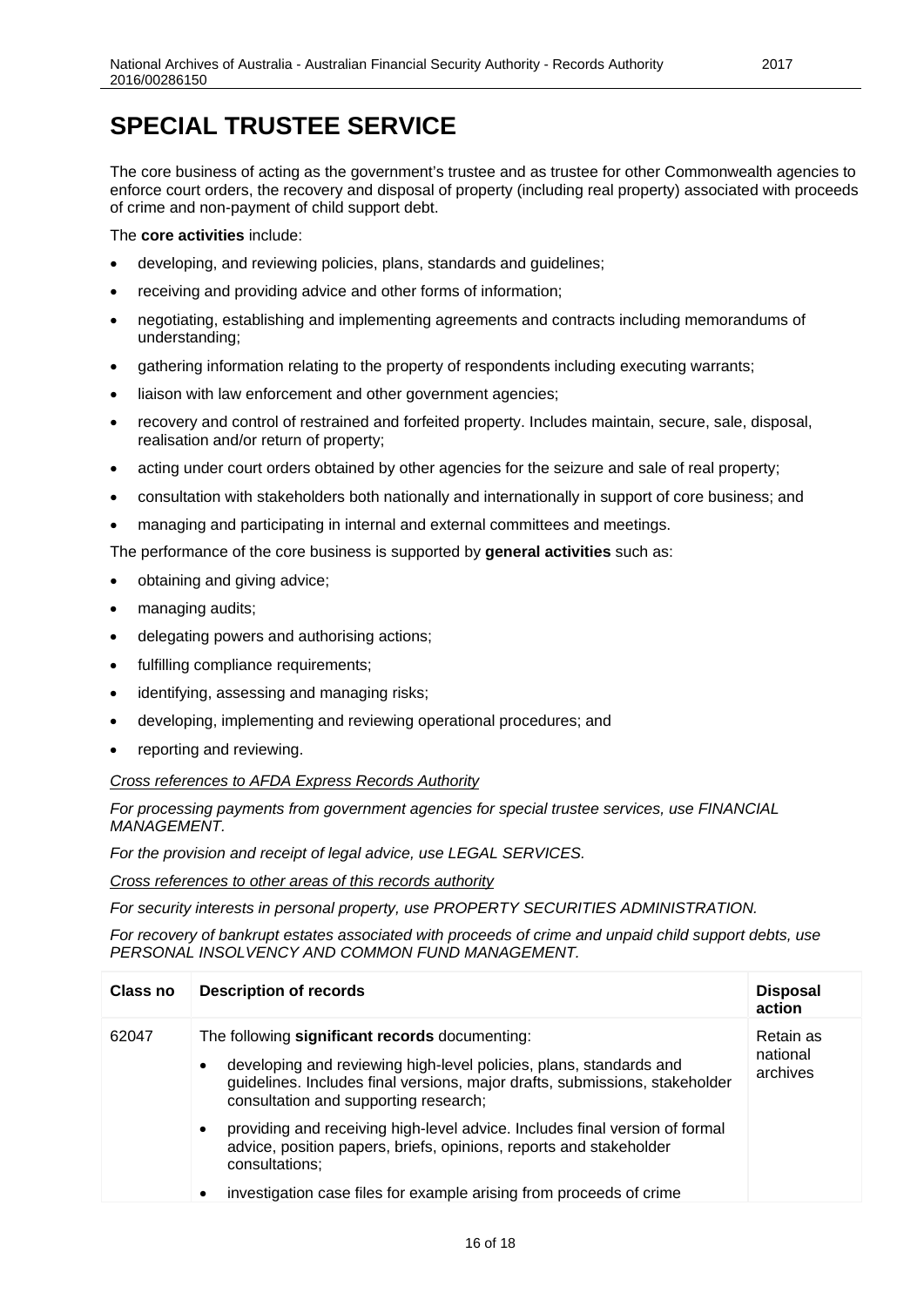# **SPECIAL TRUSTEE SERVICE**

| <b>Class no</b> | <b>Description of records</b>                                                                                                                                                                                                                                                                                                                                                                                                                                             | <b>Disposal</b><br>action |
|-----------------|---------------------------------------------------------------------------------------------------------------------------------------------------------------------------------------------------------------------------------------------------------------------------------------------------------------------------------------------------------------------------------------------------------------------------------------------------------------------------|---------------------------|
|                 | investigations or child support administration matters that are<br>controversial, have considerable public interest or are precedent setting.<br>Includes reports, referrals and supporting documentation, briefs, case<br>notes and statement of findings;                                                                                                                                                                                                               |                           |
|                 | developing national and high-level reports. Includes final versions, major<br>$\bullet$<br>drafts, stakeholder consultations and supporting research;                                                                                                                                                                                                                                                                                                                     |                           |
|                 | national and high-level reviews, including sector-wide and major internal<br>$\bullet$<br>reviews. Includes final review reports, major drafts, recommendations,<br>stakeholder consultations, submissions and supporting research;                                                                                                                                                                                                                                       |                           |
|                 | final versions of significant agreements and contracts and supporting<br>$\bullet$<br>documents, that relate to the establishment of partnerships and<br>cooperative arrangements with other governments, agencies or<br>organisations: are controversial, of public interest or ground-breaking in<br>nature; or have substantial implications for the conduct of agency<br>business. Includes joint ventures, memorandums of understanding and<br>bilateral agreements; |                           |
|                 | high-level internal and external committees, taskforces, working groups<br>$\bullet$<br>and other bodies, where the agency provides secretariat support, it the<br>Australian Government's main representative, or plays a prominent or<br>central role. Includes establishment documentation, agenda, final versions<br>of minutes, reports, briefing notes and tabled papers;                                                                                           |                           |
|                 | registers and summary records created to support the core business;<br>$\bullet$                                                                                                                                                                                                                                                                                                                                                                                          |                           |
|                 | high-level consultations and liaison with major stakeholders both nationally<br>$\bullet$<br>and internationally in support of core business. Includes minutes of<br>meetings and briefings;                                                                                                                                                                                                                                                                              |                           |
|                 | master versions of publications produced to support the core business.<br>$\bullet$<br>Includes newsletters and information sheets; and                                                                                                                                                                                                                                                                                                                                   |                           |
|                 | final versions of speeches presented by the portfolio Minister, the agency<br>$\bullet$<br>head or senior staff in support of the core business.                                                                                                                                                                                                                                                                                                                          |                           |
| 62048           | Records documenting special trustee services not covered in class 62047:                                                                                                                                                                                                                                                                                                                                                                                                  | Destroy 10                |
|                 | delegations of powers;<br>٠                                                                                                                                                                                                                                                                                                                                                                                                                                               | years from<br>end of      |
|                 | investigations of respondent's property. Includes information gathering;<br>$\bullet$                                                                                                                                                                                                                                                                                                                                                                                     | administered              |
|                 | recovery of restrained and forfeited property. Includes court orders,<br>$\bullet$<br>declarations, plans, statements, affidavits, property appraisals, valuations<br>and inventory; and                                                                                                                                                                                                                                                                                  | case                      |
|                 | court orders to seize and sell real property. Includes letters of instructions,<br>٠<br>signed consent to act, reports, copies of sealed orders, title searches and<br>property appraisals.                                                                                                                                                                                                                                                                               |                           |